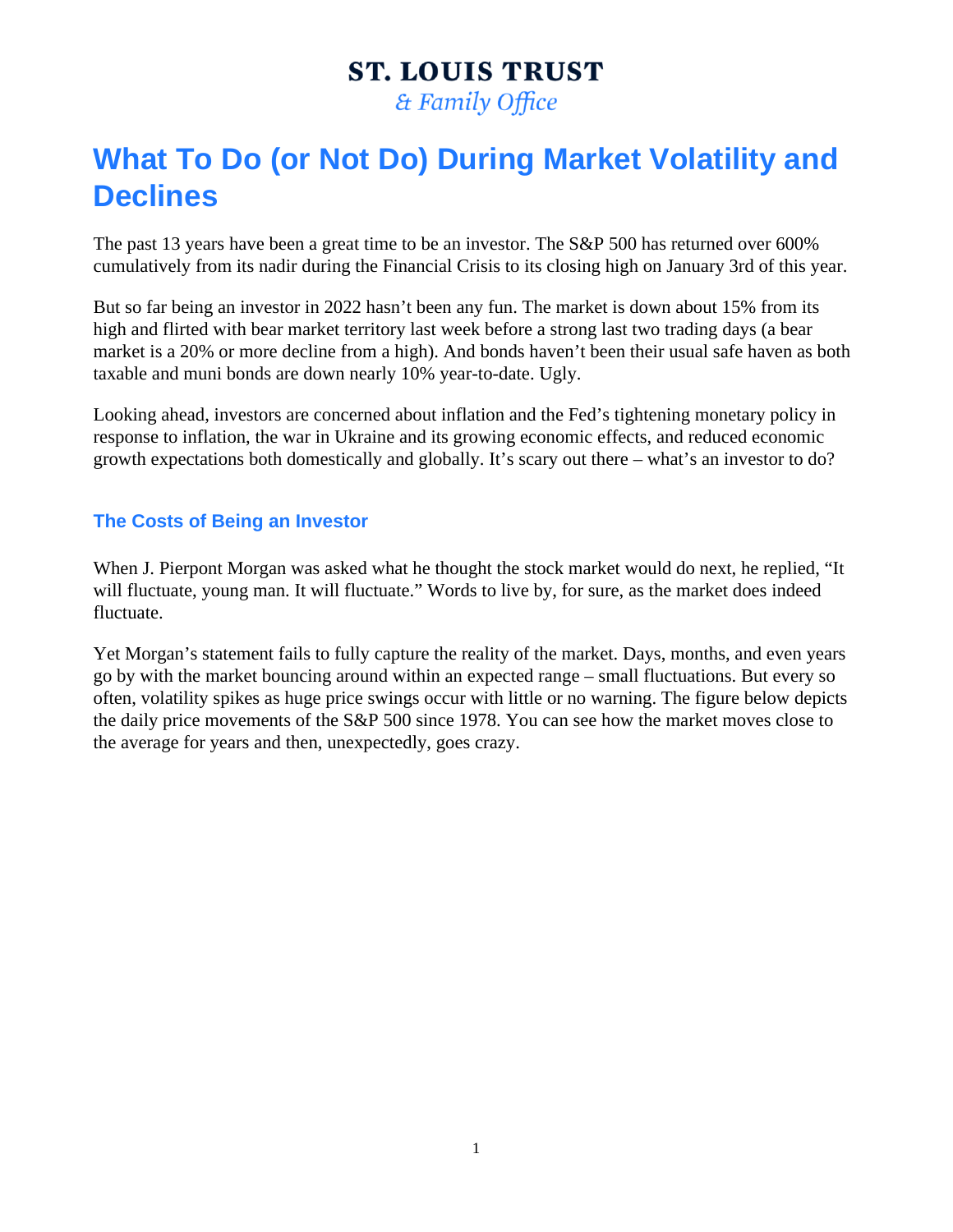### **ST. LOUIS TRUST**

& Family Office



Unpredictable swings, volatility spikes, declines, and bear markets are the costs of being an investor. You can't reap the benefits of investing (like the  $600\%$  + over the past 13 years) without paying those costs. For years investors have worried that the strong returns and high valuations in the stock market aren't sustainable and that a bear market must be looming. Maybe the stock market is headed for bear territory. Or maybe it isn't. There's no way to know.

#### **What We Do Know**

While we don't know what the market will do in the future, here is a reminder of three important things we do know which can help shape your actions through market volatility and declines:

**1. Market timing doesn't work.** Loads of academic studies confirm that it's impossible to consistently profit from timing the market. Sometimes you'll get lucky; more often you won't. This, of course, makes perfect sense. If certain things consistently signaled market tops and bottoms, everyone would know them; buyers and sellers would use the information to set their prices accordingly. And there ends the utility of those signals.

Another major problem with timing the stock market is that you must be right twice to be successful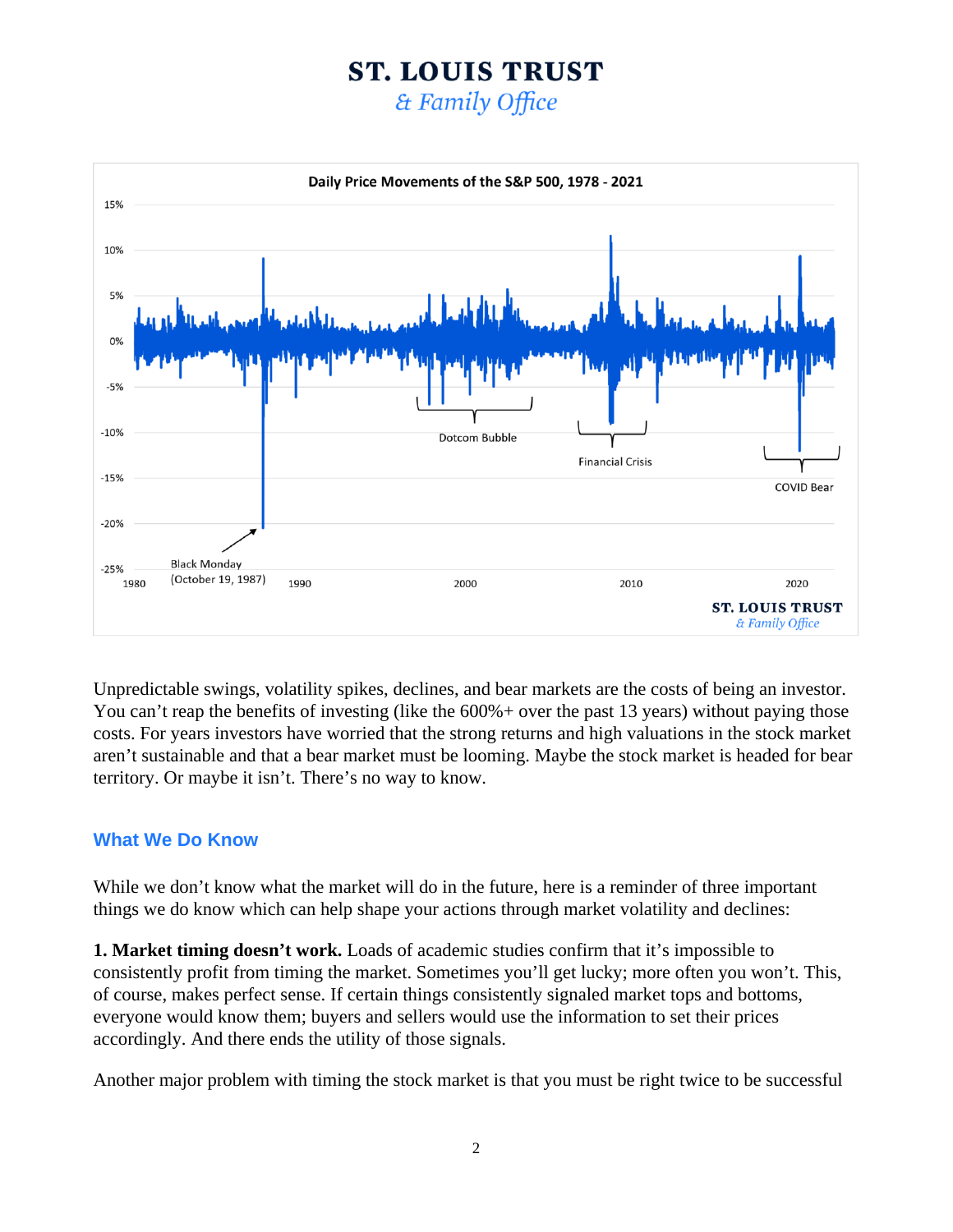once. Just getting out near the top isn't enough. You also need to get back in near the bottom which is incredibly hard because market bottoms occur when economic news is still horrible and the market seems to be in free-fall.

2. "Coast is clear" investing isn't effective Markets move in cycle Boom followed by bust followed by boom Cycles vary in both duration as well as the magnitude of their peaks and valleys; there are no permanent plateaus. There's a paradoxical point embedded in market cycles: the most significant risk in investing occurs when everything seems to be going well. In contrast, the panic found deep in a bear market or recession often provides the best investment opportunities. Thus, waiting until the coast is clear when everything seems relatively safe and the economy is healthy, is not a profitable strategy.

As investors, it's essential not to capitulate to the fear that comes with the panicky part of the cycle or indulge in the greed that accompanies the euphoria. Instead, view market turmoil and fear as signals of investment opportunity.

3. The stock market is not the economy esterday (May 15, 2022), Lloyd Blankfein, Senior Chairman of Goldman Sachs, warned that recession risk is "very high." Hearing that warning may cause investors to want to move to cash to weather the coming storm. Even if Goldman is correct (which is questionable given that eir outlook for 2022 was for strong economic growth with "the first half to be stronger, benefitting from improving virus conditions, economic re-opening, pent-up consumption, and inventory rebuilding") that doesn't mean that selling stocks is the right move because economic growth and stock market returns aren't correlated. This lack of correlation is because investor decision-making tends to anticipate the economy's changed circumstances; stock market fluctuations predict changes in GDP, but movements in GDP bredict stock market returns. Over time, forward-looking predictions of economic changes are incorporated in today's fluctuations in the stock market. We saw this in the Spring of 2020 during the COVID bear market and the Spring of 2009 during the Financial Crisis: the market bottomed and rebounded even though the economic news was horrible.

So, when economic news is dire, know that the market has already absorbed it and priced it in. Surprises move markets, not expected news, because market prices reflect the range of expected news.

#### What Should Investors Do?

History has shown that when markets are volatile, the best course of action is almost always to ignore both the markets and our portfolios. If you're tempted to change your investments because of bad things you hear/read in the media, first ask yourself these questions:

- Do you know something the market doesn't?
- Or, are you weighting widely known news differently than everyone else?
- If so, do you have a good reason?